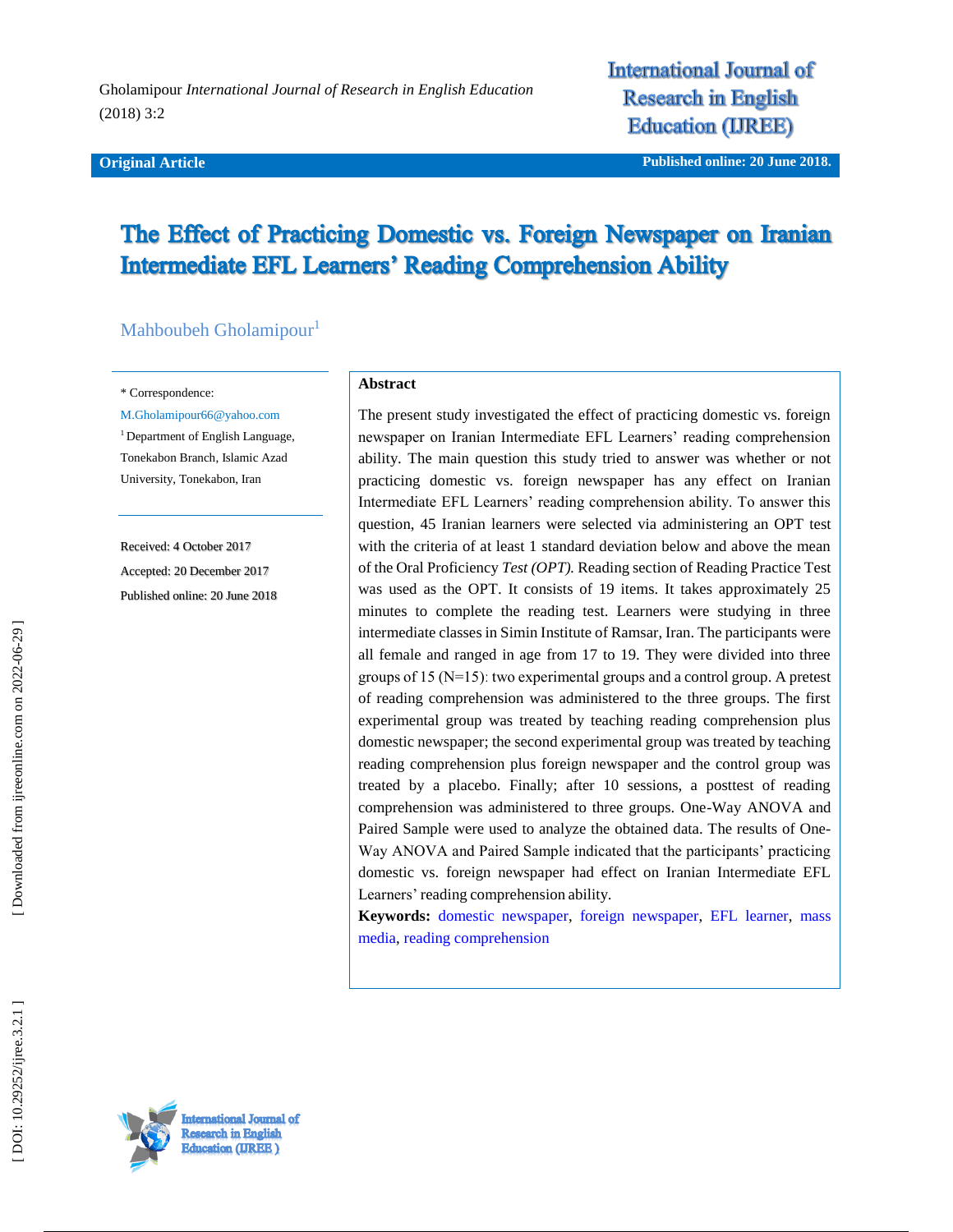#### **1. Introduction**

English as a foreign language in Iran plays an important role in many aspects of life like education, economy, international relationship, technology, etc. Consequently, the teaching of English became an International enterprise. The widespread need for English as a second or foreign language needs a considerable pressure on the educational resources of many countries. In English, there are four skills: listening, speaking, reading , and writing. The students are expected to have ability in these language skills, which cover receptive and productive language use. Teaching English is not an easy task. English teachers should not only master the language, but they should also be able to make their students learn. Reading, one of the language skills, should be mastered well by the students because it is an essential factor that influences one's activity in communication. Reading is regarded as a decoding skill; that is, interpreting codes into ideas. People consider reading as an important activity so that they usually say that reading is the window of the world. By reading, people can get the information widely without going anywhere (Davies , 1995; Wallace , 1992; Williams , 1996).

According to Adams (1990), reading is one of the main pathways to learn about vocational areas as well as academic areas (e.g., math, language art, science, etc). According to Anderson (1999), with strengthened reading skills, learners will make greater progress and attain greater development in all academic areas. Therefore, reading is necessary to learners' success in their school and finally to their success in life (Salinger, 2003).

Reading is an active process that needs an interaction between the text and the reader that it is essential for successful completion of lifelong and school learning (National Reading Panel, 2000). The aim of reading is comprehension (Salinger, 2003) and reading comprehension is the ability to derive meaning from print and understand the text (NRP, 2000). Therefore, reading can be considered as one of the most important macro -skills in the domain of L2/FL learning and teaching.

As a means of mass education, the press covers some highly valued articles, which can be read by the public to improve their knowledge. The function of educating is served in the form of editorial essay, letter to the editor and all of writing conveying opinions. Besides educating, press also influences the public to do certain things . Newspaper is one kind of printed media, which has been known since a long time ago. It is understandable since newspapers are published in various types according to the need of the society. There are newspapers which specialize in news, hobby, housekeeping, sport, health, and so on. Newspapers are motivating since they offer so many interesting materials to read (Emery, 1968).

#### *1.1 Statement of the Problem*

Based on the limitation of the study, the researcher formulates the problem of the study as follows: How far does practicing domestic and foreign newspapers have an effect on Iranian Intermediate EFL Learners' reading comprehension ability?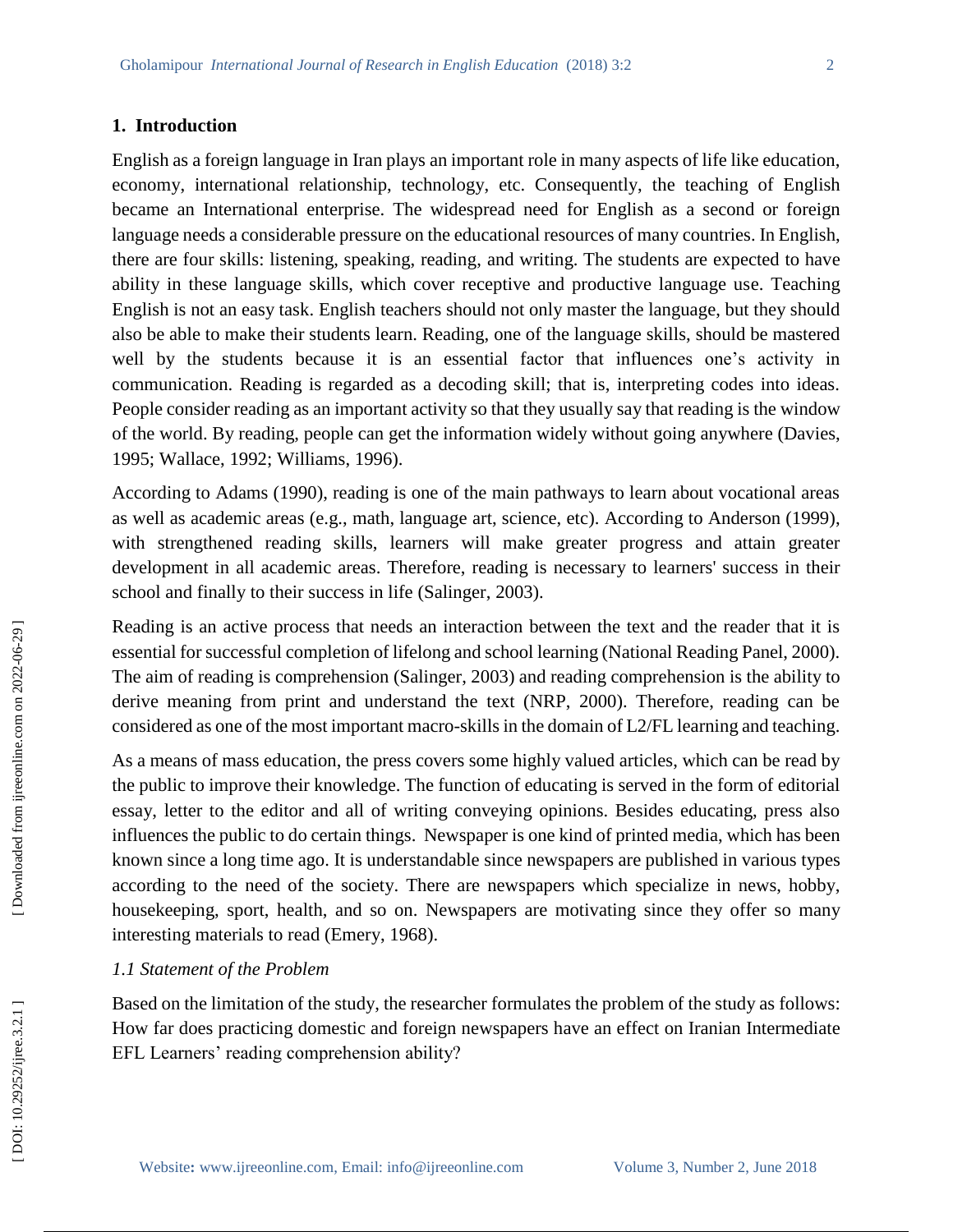Based on the findings of studies conducted by some Iranian researchers (Moradi, 1991; Varzegar, 1995), Iranian students are slow readers and don't follow any techniques or procedures to read efficiently. They read word by word and have trouble extracting the essence of the text they are reading. They also translate the words into first language and then try to get the meaning. They revealed that Iranian students don't transfer any reading skill from their first language and they pick up smaller chunks in L2 than L1 reading. So to deal with these problems and help the students to become successful readers , it seems to be a good idea to develop a new technique to help the students become fast readers.

Grabe (1991) points out that the crucial importance of the reading skill in academic contexts had led to considerable research on reading in a second language. Establishing effective instructional frameworks for teaching academic students how to read remains elusive. Despite these problems , Grab (1997) indicates that reading for understanding is a process requiring visual and semantic processing and the construction of summary version of what the text means. Reading to improve pronunciation, practice grammatical forms, and vocabulary does not constitute reading at all because reading involves comprehension (Goodman, 1970) and reading comprehension increases the pleasure and effectiveness of reading. Strong reading comprehension helps in all the other subjects and in the personal and professional lives.

According to Panah (2009 ), almost 90 percent of students except for those who have attended places like language centers, or they have studied more English courses in addition to their usual school programs and curriculums, are terribly weak in English. If we test for the grammar points, we will surprisingly notice that most of these students have a good knowledge about the grammatical rules and structural points of the language, but since their command of reading comprehension and vocabulary is miserably weak, they are not able to show off and that's because they have put all their eggs in the basket of grammar. This makes reading comprehension and the study of vocabulary at the heart of language teaching and learning.

## *1.2 Research Question of the Study*

This study attempts to answer the following questionː

Does practicing domestic vs. foreign newspaper have any effect on Iranian Intermediate EFL Learners' reading comprehension ability?

## *1.3 Hypothesis of the Study*

Based on the above mentioned research question , the following hypothesis was formulated:

HOː practicing domestic vs. foreign newspaper does not have any effect on Iranian Intermediate EFL Learners' reading comprehension ability.

# **2. Review of the Literature**

Do students fully understand what they are reading? Are they able to express verbally what they have read? Professional teachers need to guide students to become independent and effective in

Downloaded from ijreeonline.com on 2022-06-29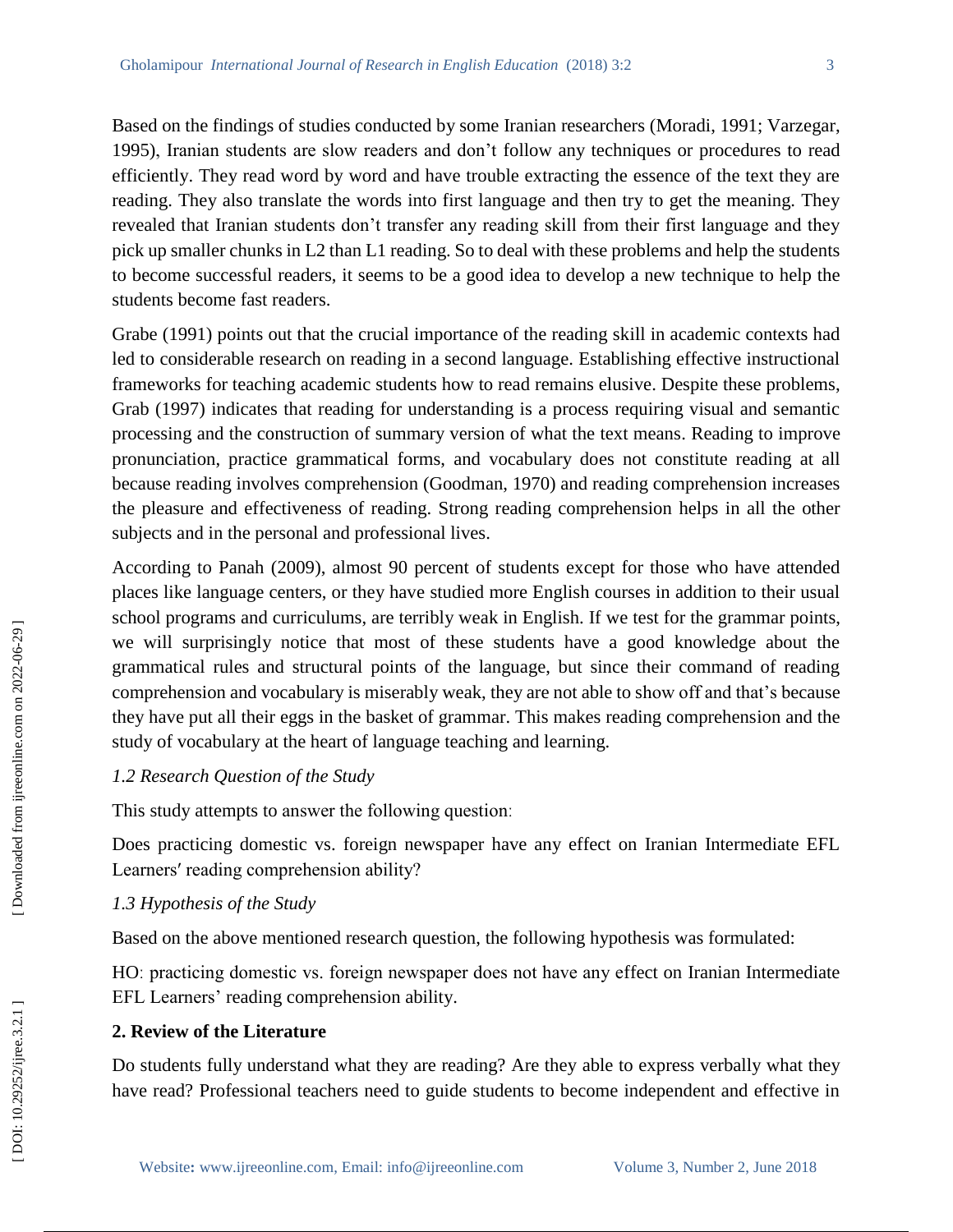our fast -paced, fast -growing society. To do this , we need to start with a basic skill that is used throughout life and that skill is reading comprehension.

Reading comprehension is the process of making meaning from text. The goal, therefore, is to gain an overall understanding of what is described in the text rather than to obtain meaning from isolated words or sentences. There are two classes of mental models: a text -based model, which is a mental representation of the propositions of the text and a situation model consisting of what the text is perceived to be about (Kintsch, 1998).

Hedge (2003) states that any reading component of an English language course may include a set of learning goals for

- $\triangleleft$  the ability to read a wide range of texts in English. This is the long-range goal most teachers seek to develop through independent readers outside EFL/ESL classroom,
- $\triangleleft$  building a knowledge of language which will facilitate reading ability,
- building schematic knowledge,
- $\triangle$  the ability to adapt the reading style according to reading purpose (i.e. skimming, scanning) ,
- $\triangleleft$  developing an awareness of the structure of written texts in English, and
- $\triangleleft$  taking a critical stance to the contents of the texts.

The last goal can be implemented at an advanced level. Students, however, should be kept aware that not all internet content is authentic since there are no "gate keepers" and anyone can post whatever he/she likes in this cipher space. Consequently, students can check the authenticity of the text by looking at the following indicators: whether the article gives the name of the author or no, the date of publication, the aim of the article, etc.

Moorman and Ram (1994) state that although much of the research has been carried out on teaching reading, "yet no theories exist which sufficiently describe and explain how people accomplish the complete task of reading real -world texts" (p. 646). Graesser describes six basic knowledge sources involved with textual comprehension: linguistic, rhetorical, causal, intentional, spatial, and roles, personalities, and objects. The theory, however, lacks a process model for its implementation. Van Dijk and Kintsch proposed their reading model in 1983, but it falls short by being unable to handle creative reading.

Many studies in the field of reading comprehension and reading strategies have emphasized the important role reading strategies play in students' comprehension (Dreyer & Nel, 2003; Mokhtari & Reichard, 2002, 2004). Research has also compared proficient readers with novice ones to determine what types of strategies skillful readers use to comprehend the text better (Afflerbach, 2002; Garner, 1994). Reading strategy instruction has been found to be highly beneficial for students of all levels; however, it is reported to be especially helpful for low -achieving learners or less -skilled readers to comprehend the text more effectively (Stahl, 2004).

Downloaded from ijreeonline.com on 2022-06-29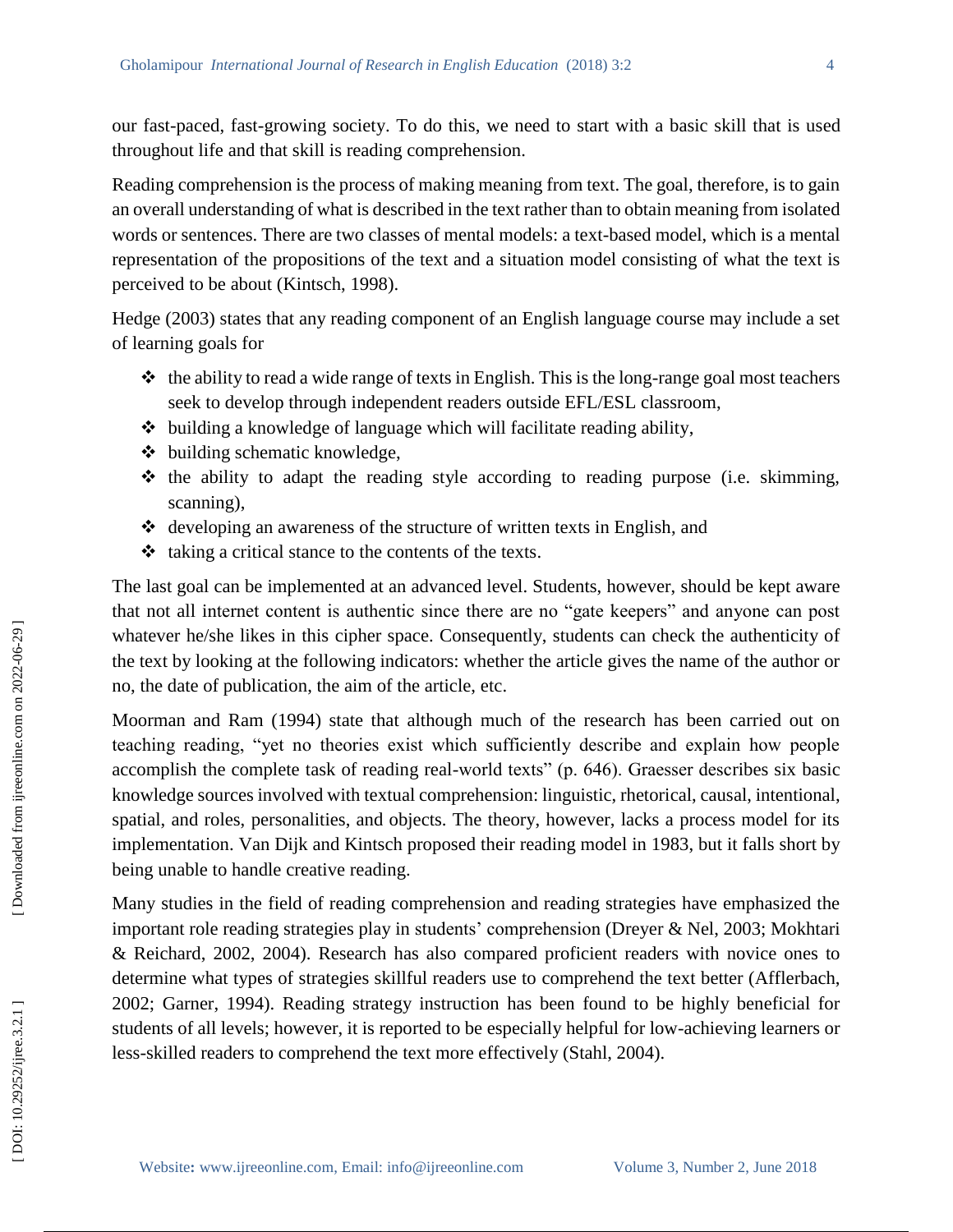Reading instruction in which students are typically asked to activate their background knowledge about the topic of the text, review the vocabulary, read the text silently, and answer comprehension questions does not help students become strategic readers (Chamot & O'Malley, 1996). Many students cannot figure out how to read efficiently if someone does not teach them; thus, they may experience difficulties in understanding what they are reading (Jimenez, Garcia, & Pearson, 1996).

Therefore, teachers should help their students become skillful and self-regulated readers. This can be achieved by giving them explanations about comprehension strategies, their usefulness, and the way students can use them in the process of reading comprehension (Palincsar & Brown, 1984). Students' needs, learning styles, and individual preferences should also be considered in strategy instruction to help them use the strategies more flexibly (Pressley, 2002). Explicit reading strategy instruction is beneficial for both learners and teachers because it promotes learners' autonomy and helps teachers motivate their students to actively participate in the process of learning and, thus, increases learning efficiency (Janzen & Stoller, 1998).

Media are important because we get to know the world through using them; we understand the world and try to change it. UNESCO declaration on Media shows this importance. We live in a world where media are omnipresent. An increasing number of people send a great deal of time watching television, reading newspapers and magazines, playing records and listening to the radio. The school and the family share the responsibility of preparing the young person living in a world of powerful images worlds and sounds .

Mass media in general and newspapers in particular have also received the attention of many critical discourse analysis practitioners to resist the power of newspapers in manipulating and influencing people's ideas in a way that is in favor of the elite of the society. CDA is concerned with discourse in forming and being formed by social political practices (Fairclough, 2001) and aims to raise the readers' consciousness of the power of language in changing the events and influencing the readers' views.

#### **3. Methodology**

## *3.1 The Design of the Study*

This study was an attempt to investigate the effect of practicing domestic vs. foreign newspaper on Iranian intermediate EFL learners' reading comprehension ability. The researcher used the quasi -experimental research design. In this research, out of 100 participants , 45 Iranian intermediate learners were selected via administering an OPT test. The participants of this study were selected via administering an OPT test with the criteria of at least 1 standard deviation below and above the mean of the OPT. The participants were divided into three groups of 15 ( $N=15$ ): two experimental groups and a control group. A pre -test of reading comprehension was administered to the three groups and then, the first experimental group was treated by teaching reading comprehension plus domestic newspaper; the second experimental group was treated by teaching reading comprehension plus foreign newspaper and the control group was treated by a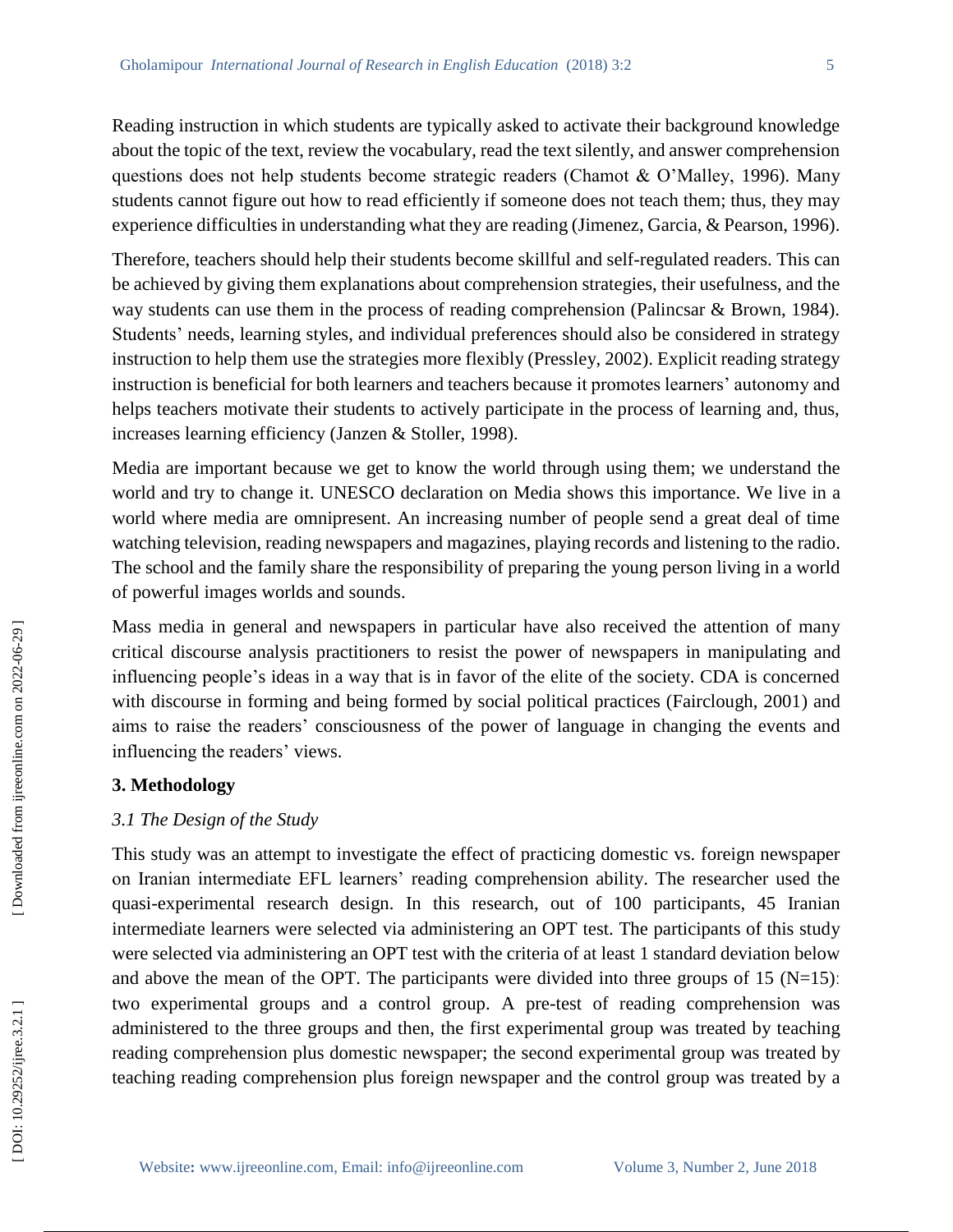placebo (No treatment, but teaching reading comprehension). Finally, a posttest of reading comprehension was administered to three groups.

#### *3.2 Participants*

In this research, out of 100 participants, 45 Iranian intermediate learners were chosen through administering an OPT test. These forty five students participated in this study. They were studying in three intermediate classes in Ramsar, a small city in Iran, in the academic year 2016 -2017. The participants were all female and ranged in age from 17 to 19.

#### *3.3 Data Collection Instruments*

45 Iranian Intermediate EFL learners were selected via administering an OPT test with the criteria of at least 1 standard deviation below and above the mean of the OPT. The OPT consists of reading sections. Reading section of "Reading Practice Test" was used as the OPT. The reading section consists of 19 items. It takes approximately 25 minutes to complete the reading test and test -takers are asked to choose the correct answer. In most cases, the students are to choose the one that best expresses the idea, makes the statement appropriate for standard written English. Test -takers are asked to read these questions. For each question, the students are to choose the alternative they consider best and fill in the corresponding oval on their answer document.

In order to gather the required data, the parts of the reading section of SELECT READINGS-Intermediate by Linda Lee and Erik Gundersen 2001 and the parts of Reading & Vocabulary for TOEFL (Intermediate Level) 2005 were used as the pre -test and the post -test. After administering the OPT, the participants were divided into three groups of  $15 (N=15)$  : two experimental groups and a control group. After assigning the participants to the two experimental groups and a control group, a pre -test of reading comprehension was administered to the three groups and then, the first experimental group was treated by teaching reading comprehension plus domestic newspaper; the second experimental group was treated by teaching reading comprehension plus foreign newspaper and the control group was treated by a placebo (No treatment, but teaching reading comprehension). Finally, a post -test of reading comprehension was administered to both groups.

Pre -post test assesses examinees' ability for reading comprehension. Pre -post test contains several passages. Pre -post test English test is a 22 -question, 4 5 -minute test that measures learners' reading comprehension ability. The test consists of multiple -choice test questions.

 Some questions refer to underlined portions of the passage and offer several alternatives to the underlined portion. You decide which choice is most appropriate in the context of the passage.

Different passage types are used to provide a variety of rhetorical situations. Passages are chosen not only for their appropriateness in assessing writing skills but also to reflect students' interests and experiences. Spelling, vocabulary, and rote recall of grammar rules are not tested.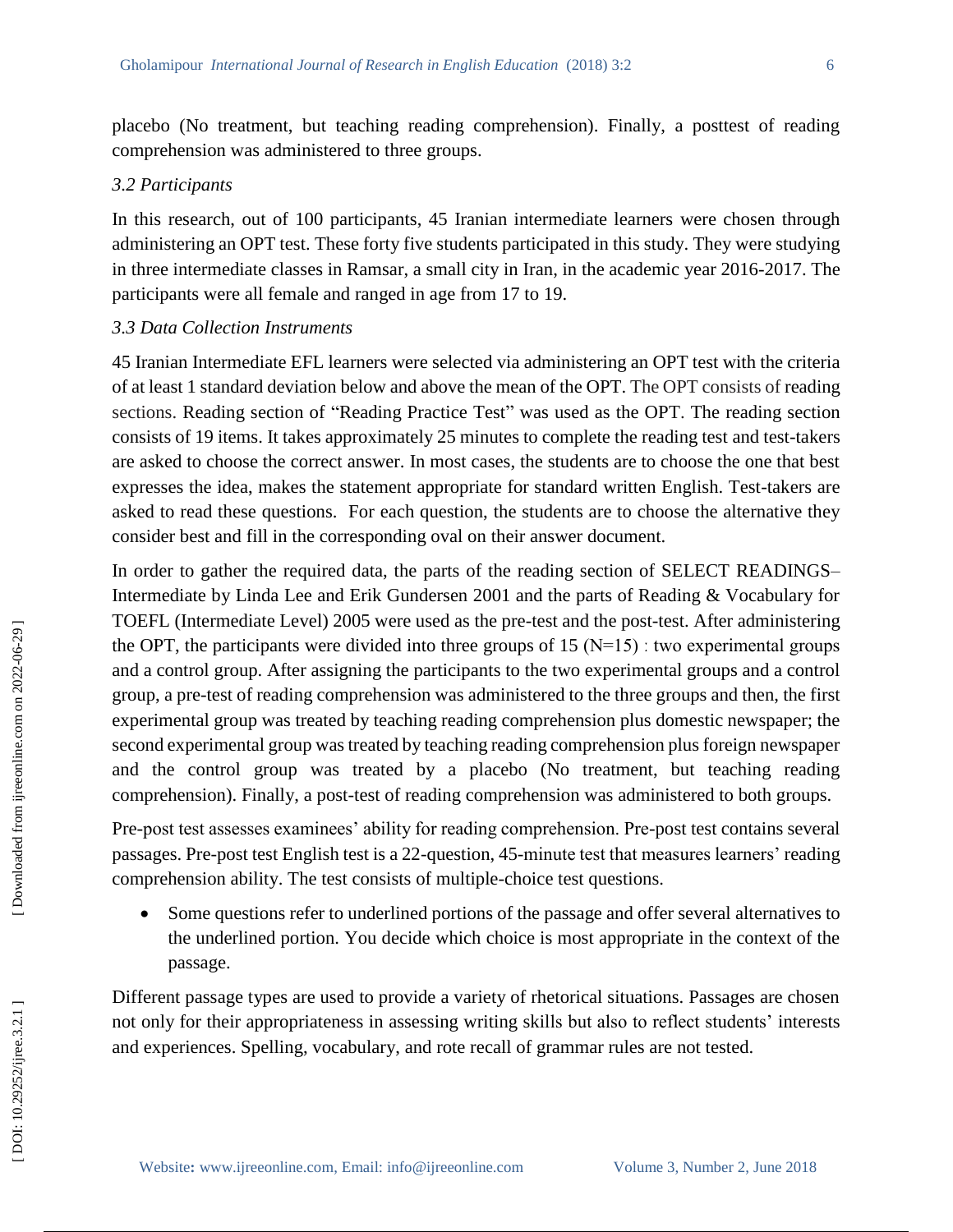#### *3.4 Method of Analyzing Data*

The data obtained from testing the hypothesis of the study were analyzed via calculating One -way ANOVA among the post -test scores and Paired -Sample T -test between practicing domestic and foreign newspaper on reading comprehension ability of groups. The data were entered and analyzed using the SPSS version 22 as the statistical analysis software. First, the researcher entered the data. During the data entry phase, the researcher gave data coding to some variables. Next, an internal consistency was calculated as the measure of the reliability of the instrument (the scale). It should be mentioned that One-way ANOVA among the post-test scores and Paired-Sample Ttest between the pre -test and post -test scores of each group were also used in this study.

#### **4. Data Analysis and Findings**

## *4.1 Descriptive Analysis of the Data*

Table 1 shows the descriptive results of the first experimental (F) group of the study . As indicated in Table 1, the number of participants has been 15 in each experiment  $(N=15)$ ;  $(N=15)$ , and there has been no missing value (Missing Value=0.00) which means that all selected participants participated in the experiments of the study. The mean for Pre -test Foreign (F) newspaper scores was shown to be 16.0667 as compared to the mean for Post -test Foreign (F) newspaper scores which was 17.8667. As for the standard deviation obtained for Pre -test Foreign newspaper group, there seems to be more variability among the Pre -test Foreign newspaper score than the scores in the Post -test F.

|        |                       | Mean                 | N | Std.<br>Deviation | Std. Error Mean |
|--------|-----------------------|----------------------|---|-------------------|-----------------|
| Pair 1 |                       | Pretest F 16.0667 15 |   | 0.79881           | 0.20625         |
|        | Posttest F 17.8667 15 |                      |   | 1.12546           | 0.29059         |

Table 1 . Descriptive results of the first experimental (F) group of the study

Table 2 shows the descriptive results of the second experimental (D) group of the study . As indicated in Table 2, the number of participants has been 15 in each experiments  $(N=15)$ ;  $(N=15)$ , and there has been no missing value (Missing Value=0.00) which means that all selected participants participated in the experiments of the study. The mean for Pre -test Domestic (D) newspaper scores was shown to be 14.1333 as compared to the mean for Post-test Domestic (D) newspaper scores which was 15.0000. As for the standard deviation obtained for Pre -test Domesti c newspaper group, there seems to be more variability among the Pre -test Domestic newspaper score than the scores in the Post -test D.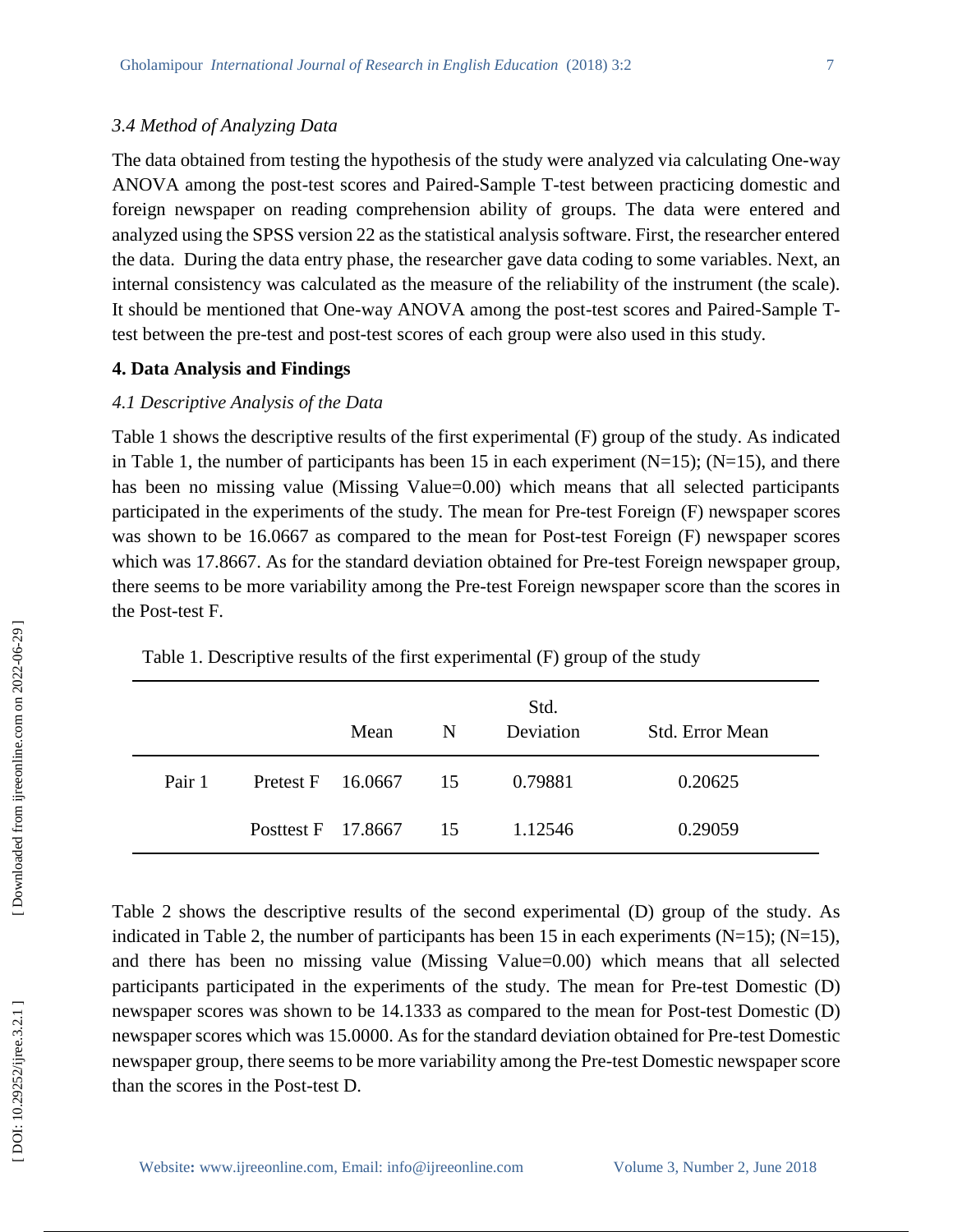|        |                      | Mean | N  | Std.<br>Deviation | <b>Std. Error Mean</b> |
|--------|----------------------|------|----|-------------------|------------------------|
| Pair 2 | Pretest D 14.1333 15 |      |    | 0.83381           | 0.21529                |
|        | Posttest D $15.0000$ |      | 15 | 1.92582           | 0.23905                |

Table 2 . Descriptive results of the second experimental (D) group of the study

Table 3 shows the Descriptive results of the control (P) group of the study . As indicated in Table 3, the number of participants has been 15 in each experiments  $(N=15)$ ;  $(N=15)$ , and there has been no missing value (Missing Value=0.00) which means that all selected participants participated in the experiments of the study. The mean for Pre -test Placebo (P) newspaper scores was shown to be 12.8000 as compared to the mean for Post -test Placebo (P) newspaper scores which was 12.7333. As for the standard deviation obtained for Pre -test Placebo newspaper group, there seems to be more variability among the Pre -test Placebo newspaper score than the scores in the Post -test P.

Table 3 . Descriptive results of the control (P) group of the study

|        |                      | Mean    | N  | Std.<br>Deviation | <b>Std. Error Mean</b> |
|--------|----------------------|---------|----|-------------------|------------------------|
| Pair 3 | Pretest P            | 12.8000 | 15 | 2.65115           | 0.68452                |
|        | Posttest P $12.7333$ |         | 15 | 1.75119           | 0.45216                |

## *4.2 The Inferential Analysis of the Data*

This section focuses on the inferential analysis of the obtained data of this study. Such analysis was done using the SPSS (Statistical Package for Social science) to determine whether there was any statistically significant difference between the scores of the groups. The results are presented in Table 4 .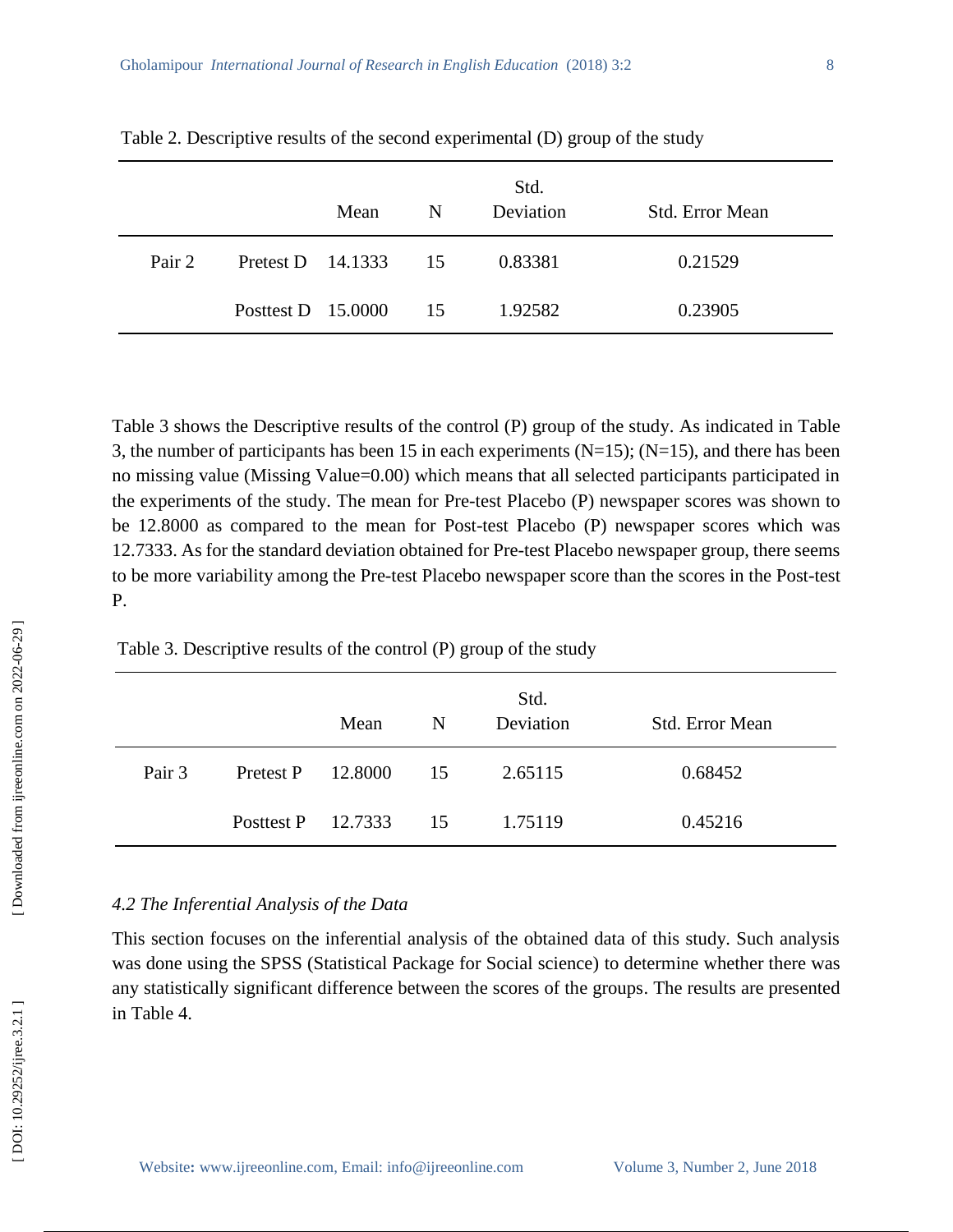|                       | Sum of Squares Df Mean Square |    |        | $\mathbf F$ | Sig.  |
|-----------------------|-------------------------------|----|--------|-------------|-------|
| <b>Between Groups</b> | 198.533                       | 2  | 99.267 | 57.374      | 0.000 |
| <b>Within Groups</b>  | 72.667                        | 42 | 1.730  |             |       |
| Total                 | 271.200                       | 44 |        |             |       |

Table 4 . One -Way ANOVA results of the study

Table 4 shows One-Way ANOVA results of the study. As indicated in Table 4, there was no significant difference because level of significance was below 0.05. F was **57.374** in the between groups. So,  $F > 1$ ; that is, 57.374 > 1. And level of significance was calculated as to be 0.00 which has been used in interpreting the data for the rejection or support of the first hypothesis of the study in the next section. The level of significance for two-tailed test was **zero**; So, Sig. > 1; that is 0.000  $< 0.05$ . In the between groups, Mean Square was 99.267. In the within groups, Mean Square was 1.730. And degree of freedom was 2 for the between groups and for the within groups was 42.

In order to investigate students' progress within groups from pre-test to post-test, paired-samples were run. The results are shown in Table 5.

|        |                            | Observed t Critical t Df |       |    | $Sig. (2-tailed)$ |
|--------|----------------------------|--------------------------|-------|----|-------------------|
| Pair 1 | Pretest $F -$ Posttest $F$ | 12.435                   | 2.145 | 14 | 0.000             |
| Pair 2 | Pretest $D -$ Posttest $D$ | 9.539                    | 2.145 | 14 | 0.000             |
| Pair 3 | Pretest $P -$ Posttest P   | 0.250                    | 2.145 | 14 | 0.008             |
|        |                            |                          |       |    |                   |

| Table 5. Paired Sample results of the study |  |  |  |  |  |
|---------------------------------------------|--|--|--|--|--|
|---------------------------------------------|--|--|--|--|--|

As indicated in Table 5, the level of significance (df) for two -tailed test was **14.** In the pair 1 (Pre test  $F - Post-test F$ ), Observed t was 12.435 and Critical t was 2.145. So, Observed t > Critical t; that is,  $12.435 > 2.145$ . And level of significance for two-tailed test was zero; that is, Sig.  $\leq 0.05$ ; that is  $0.000 \le 0.05$ . When Observed t  $>$  Critical t; the observed t was higher than the critical t and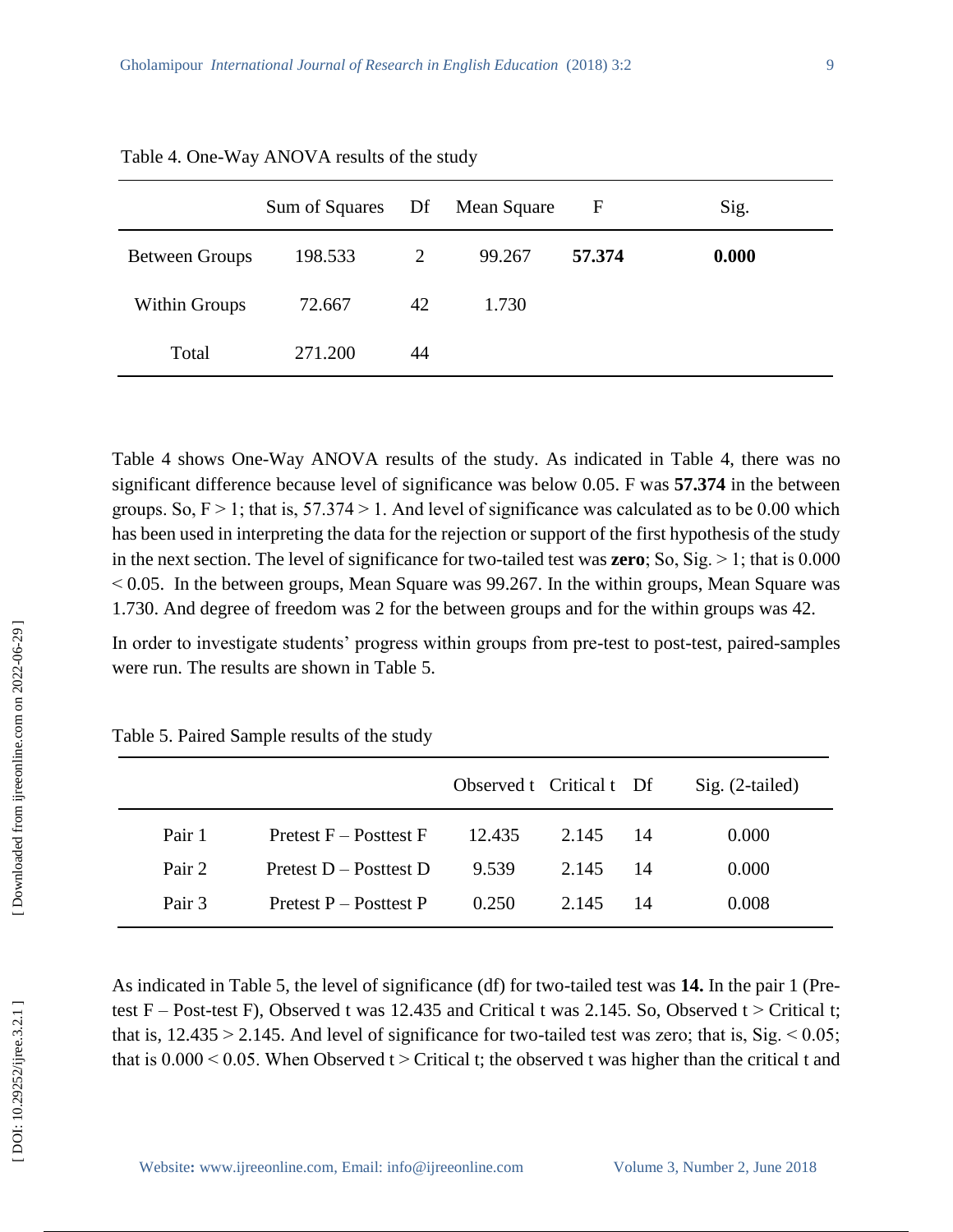high enough to reject the null hypothesis of this study; that is, the hypothesis is rejected. Pair 1 (Pre-test  $F - Post$ -test  $F$ ) had a progress in the reading comprehension of post-test.

And in the pair 2 (Pre-test D – Post-test D), Observed t was 9.539 and Critical t was 2.145. So, Observed  $t >$  Critical t; that is,  $9.539 > 2.145$ . And level of significance for two-tailed test was zero; that is, Sig.  $\leq 0.05$ ; that is  $0.000 \leq 0.05$ . Pair 2 (Pre-test D – Post-test D) had a progress in the reading comprehension of posttest, but it was less than pair 1. Thus, the observed t was higher than the critical t and high enough to reject the null hypothesis of this study.

And in the pair 3 (Pre-test P – Post-test P), Observed t was 0.250 and Critical t was 2.145. So, Observed  $t <$  Critical t; that is,  $0.250 < 2.145$ . And level of significance for two-tailed test was 0.008; that is, Sig.  $\leq$  0.05; that is 0.008  $\leq$  0.05, it shows that there was no difference between Pretest P and Post-test  $P(P \rightarrow Placebo)$ . Based on these results, the null hypothesis of this study was rejected. Finally, the level of significance was calculated as to be 0.008; that is, there was no difference between Pre -test P and Post -test P, which has been used in interpreting the data for the rejection or support of the first hypothesis of the study in the next section. But, in pair 1 and pair 2, progresses obtained; that is, there were differences.

## *4.3 Results of Hypotheses testing*

In this section, the results of testing the hypothesis of the study have been presented and elaborated. In order to give a detailed analysis, attempts were made to take advantage of the results of the study as evidence to determine the rejection or support of the hypothesis was justified by explaining the consequences of such rejection or support, i.e. what would happen if the hypothesis of the current study was rejected or supported. Before analyzing the hypothesis, it is repeated below:

Practicing domestic vs. foreign newspaper does not have any effect on Iranian Intermediate EFL learners' reading comprehension ability.

The hypothesis of the study which targeted the effect of practicing domestic vs. foreign newspaper doesn't have any effect on Iranian Intermediate EFL learners' reading comprehension ability was rejected. Evidence from various sources of data could help to verify the rejection. The results of the observed t of the study (see Table 5) could be employed to confirm this analysis, accordingly, the observed t determined on the basis of considering the 2 -tailed significance level of 0.05 was 12.435 (t=12.435). (observed t > critical t  $\rightarrow$  12.435 > 2.145). Thus, the observed t was higher than the critical t and high enough to reject the null hypothesis of this study.

The second evidence to verify the rejection of the hypothesis was the value of the level of significance calculated by the SPSS to be 0.008 (significance=0.008) since this value was lower than 0.05 (based on the SPSS regulation), the difference between the means of practicing domestic vs. foreign newspaper of the study could not be by chance, and thus, the rejection of the hypothesis of the study indicated that practicing domestic vs. foreign newspaper on Iranian Intermediate EFL

Downloaded from ijreeonline.com on 2022-06-29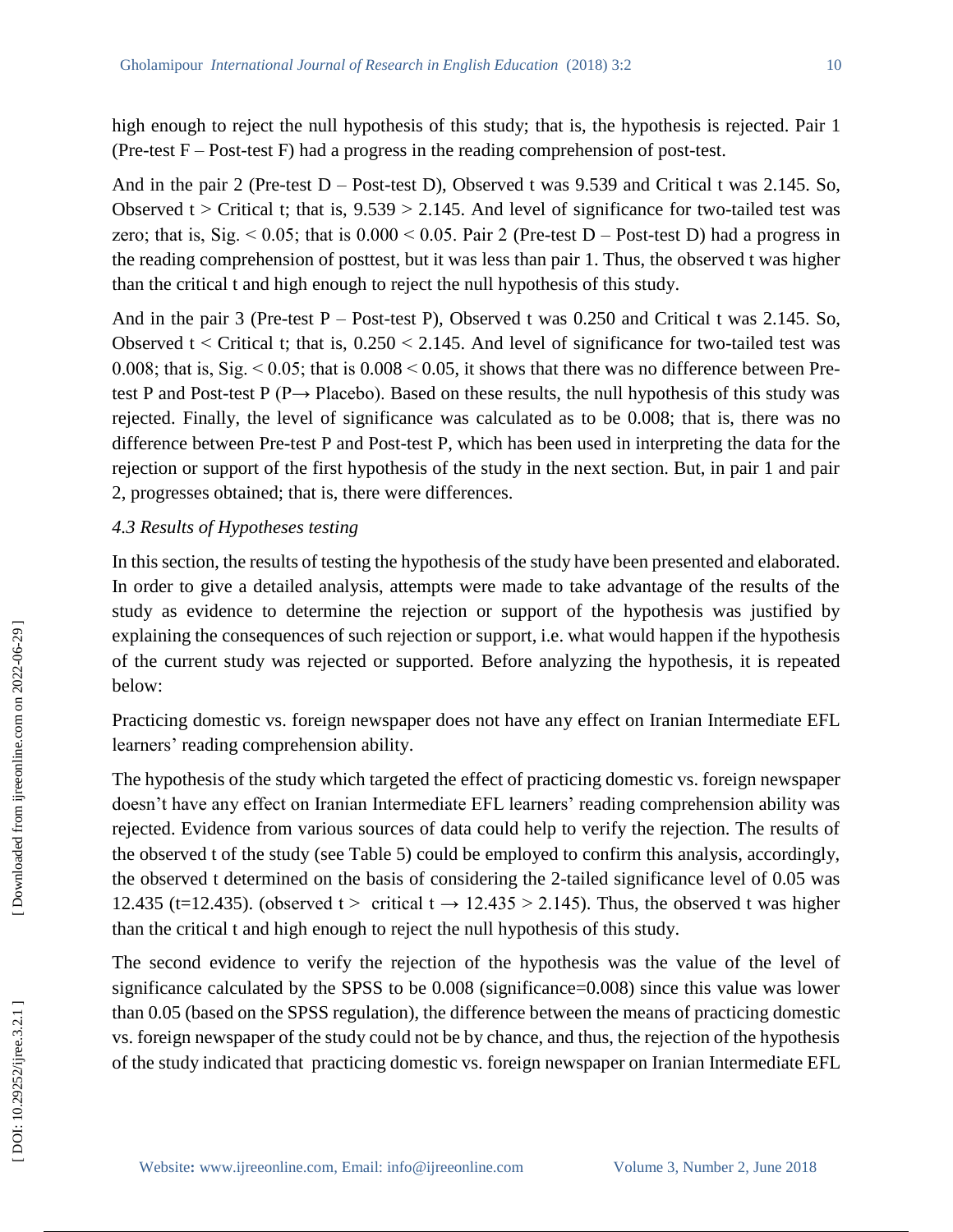learners' reading comprehension ability would enhance reading comprehension ability of the participants in this study.

## **5. General Discussion**

This study produced results which corroborate the findings of the previous work in this field. These findings are in agreement with Fenholt's (1985) findings which newspapers improve reading comprehension ability through enhanced attention. Fenholt offers numerous activities that are based upon the use of newspapers as a learning resource to enhance reading and life skills of the students. There are different purposes and ways for using newspapers in language classroom. They may be used for the culture they transmit. The more widely students read, the greater their understanding of this cultural meaning will be. At the same time, newspapers provide a natural source of many of the varieties of Written English that become very important to students, and valuable for language study as the students progress.

These findings also accord with Paul Sanderson's (2002) findings, which indicated that students think newspapers are more interesting than books. Most newspapers are linguistically up -to -date and provide valuable linguistic data. They may be used for the wide variety of *text types* and *language styles*, not often found in textbooks. Paul Sanderson states that *"People learn through reading, and reading about interesting new things in one's interest subject, undoubtedly helps motivation."*

Paul Sanderson (2002) stated that a very important thing that enhances success in using newspapers in the classroom is the careful design of tasks. "Grade the task – not the material' is a well -known maxim in language teaching.' Some newspapers are easy to read, easy to use. The committed teachers can design exercises to develop reading comprehension. Newspapers can be used as a very effective teaching tool.

The use of practicing domestic vs. foreign newspaper also may be of great help in learners' improvement in reading comprehension. Chatwirote (2003 cited in Thangyon & Chiramanee, 2011) suggested that the teachers could provide reading promoting activities, such as the activities that interest the learners. The activities should contain the reading objectives that suit the learners' and teacher s ' interest.

The results of this study are in line with previous studies conducted by Monda, Vail , and Koorland (1988). Regarding the results of the post -test, which showed that practicing newspapers may have better effect on improvement in reading comprehension, the present study is compatible with the study conducted by Howden (1990) who stated that the "Palm Beach Post" in Florida offered a workplace literacy program with six classes in three different programs viz Adult Basic Education, English as a Second Language and High school Equivalency in preparation of a Diploma Program. Learning Disabled (LD) students can also be benefited by using newspapers in the classroom.

Many practitioners (Hess, 1987; Salas -Isnardi, n.d.; Toben, 1987) have compiled detailed and level -appropriate lists of classroom activities for using the newspaper as text. Lindsay Clandfield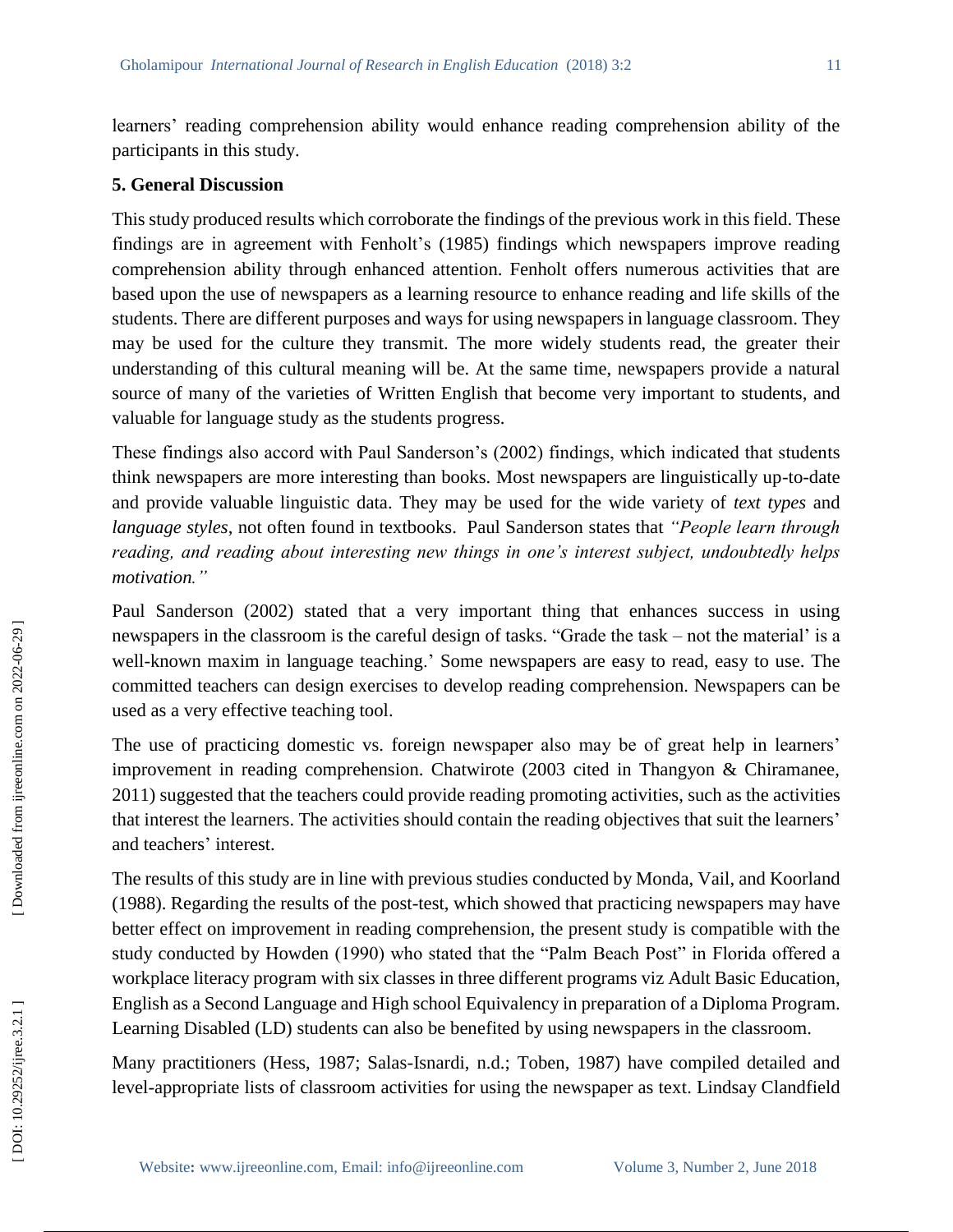and Duncan Foord (2006) stated that newspapers are much more current than course -books, they make an excellent springboard for lessons, and they feature different types of language (narratives, stories, letters, advertising, reports, etc.). Monda, Vail and Koorland highlighted that the newspapers can be very potentials for the LD (Learning Disabled) institutions to build an individualized institutional program.

The results of the present study are in line with Vilma Tafani (2009) too. Vilma Tafani analyzes the importance of using mass media in the classroom and finds the ways of using printing and audio -visual media. Vilma Tafani report s that students practicing newspaper will outperform the traditional group practicing only a book -based, because students in such a class will have more opportunities to make referential connections between active and up -to -date representation than in traditional presentation. Media Education is important because it develops students' creative powers for those images, words , and sounds that come to the students from various Media.

Vilma Tafani (2009) reports that newspapers are easy to be brought in the class in different subjects and courses, especially in geography, history, literature, language classes, etc. There are different purposes and ways for using newspapers in language classroom. They may be used for the culture they transmit. The more widely students read, the greater their understanding of this cultural meaning will be. They may also be used for reflecting changes in the language as well, and in doing so, helping students and teachers keep up pace with such changes. Most newspapers are linguistically up -to -date and provide valuable linguistic data. They may be used for the wide variety of text types and language styles, not often found in textbooks. At the same time, newspapers provide a natural source of many of the varieties of written English that become very important to students, and valuable for language study as the students progress. So, they may be used as supplementary material and examples in text analysis, academic writing, stylistics, semantics, etc. while analyzing different types of texts.

The variety of subjects and topics makes newspapers interesting and motivating for the students to work with. Newspapers report real-life events, and this arouses students' curiosity. Newspaperbased activities in the classroom may engage students in enjoyable activities and encourage their further reading. Newspapers are an invaluable source of authentic materials. The more students read, the more they want to explore. Therefore, newspapers help in making EFL classrooms highly interactive by using practicing newspapers. This is consistent with the results of other studies such as Vilma Tafani (2009), Kenji Kitao (1995) , and Lindsay Clandfield and Duncan Foord (2006).

#### **6. Implication s of the Study**

The finding s of this study suggest that the use of practicing domestic vs. foreign newspaper for helping students and their encouragement for learning better influence s on reading comprehension ability . According to the results of this study , practicing domestic vs. foreign newspaper had great impact on Iranian Intermediate EFL learners' reading comprehension ability. After the writer analyzed the result of action research which had been conducted to enhance the reading comprehension ability of Intermediate EFL learners, it could be seen that the use of printed mass

DOI: 10.29252/ijree.3.2.1]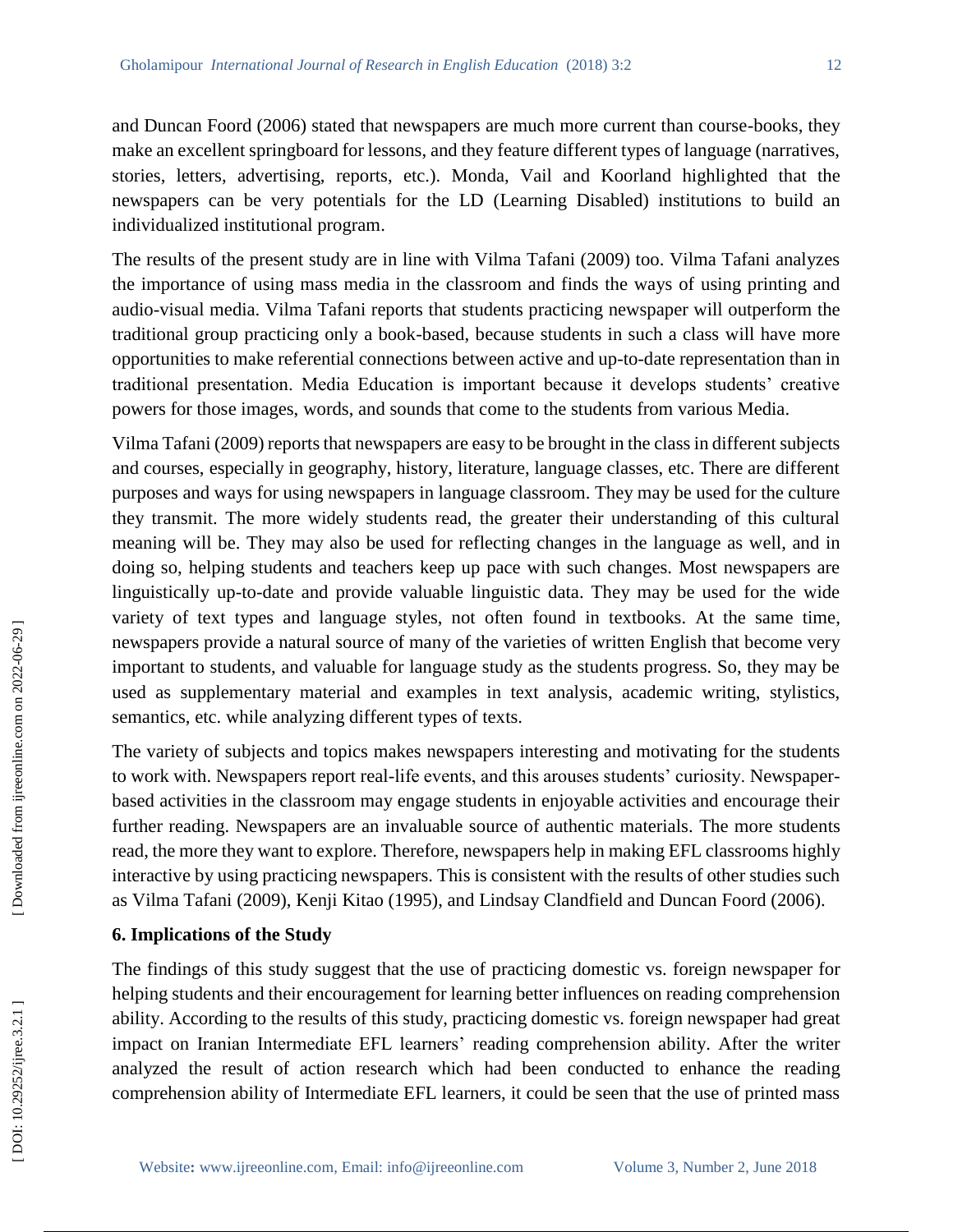media in teaching reading comprehension can enhance students' reading comprehension ability. From the observation, the researcher found that during the action, the students have shown their improvement such as they are able to comprehend the text well, the situation of the teaching and learning process becomes more joyful and interesting, the students also weren't reluctant to open their dictionary, and all of the students were involved in the teaching and learning process.

Based on the conclusion of all of the data in the research, there is enhancement of students' reading comprehension ability taught by using texts from newspapers. The writer can imply that the use of printed mass media in teaching reading can be suitable teaching materials to improve students' achievement and enhance students' motivation. It means that the use of texts from newspapers can be developed in the process of teaching and learning language. This is proven to be an effective material resource to improve students' reading ability. There are some advantages of using texts from newspapers for the students which include: (1) texts from newspapers can create a motivating situation so that they don′t feel bored in learning activity, they have responsibility to do their task without any hesitation, (2) texts from newspapers have many choices to choose as the reading materials, and (3) texts from newspapers are interesting since it is offered painted and colored materials.

#### **7. Suggestion s for further Research**

The writer would like to give some suggestions which hopefully these suggestions will be useful. English as a second language seems difficult to learn if there is no will and motivation to learn it. The students who are taught by using texts from domestic vs. foreign newspapers should be aware of the importance of reading to get some information they need. They should not judge that reading as a boring activity. The teacher can use the texts from printed mass media especially newspapers to improve students' ability in reading comprehension. The use of newspapers which are close with students' daily life and offer motivating material can motivate the students to learn. The subjects of this research were at intermediate learners of English institute. Other research projects can also be carried out regarding other level of the learners such as elementary or advance learners, etc.

The participants of this research studied in English institute. Other researchers can be conducted at school or university setting. The age range of participants in this study was from 17 to 19 years old and the participants were all female. Other researches can be carried with other age ranges such as children or adults and it can be all men. Maybe for future research it is beneficial to study the effect of domestic vs. foreign newspapers on the other skills of language e.g. speaking, listening, writing, or on the other knowledge of language e.g. adverb, preposition, vocabulary, etc.

#### **8. Conclusion**

This study attempted to determine the effect of practicing domestic vs. foreign newspaper on Iranian Intermediate EFL learners' reading comprehension ability. The study's hypothesis i.e "practicing domestic vs. foreign newspaper does not have any effect on Iranian Intermediate EFL learners' reading comprehension ability" was rejected. It indicates that practicing domestic vs. foreign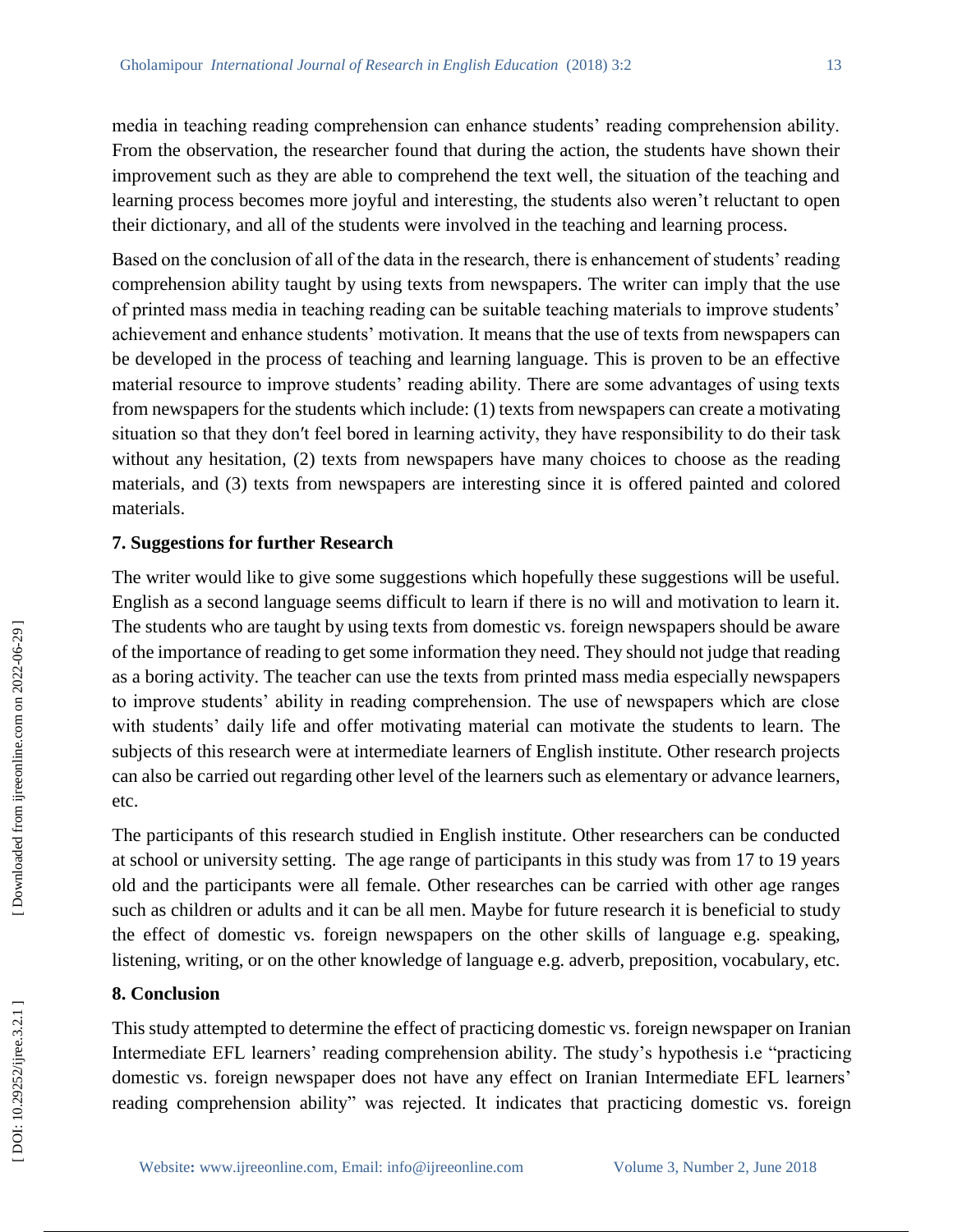newspaper has a positive effect on Iranian Intermediate EFL learners' reading comprehension ability. These findings have a lot of implication s for different stakeholders in educational settings. In line with the results of this study, one of the most important responsibilities of teachers , materials developers, and course designers is providing opportunities for a more effective and different uses of practicing English newspapers for a better teaching and learning of different skills and components of language **.**

The research problems that may arise from this study are questioning on how good is the reading ability of Iranian Intermediate EFL learners, what is the problem faced by the teacher in improving Iranian Intermediate EFL learners' reading comprehension ability, whether domestic and foreign newspapers are able to affect on Iranian Intermediate EFL learners' reading comprehension ability by practicing domestic vs. foreign newspaper on Iranian Intermediate EFL learnersʹ reading comprehension ability, whether the content of domestic and foreign newspapers raises the learners' interest in reading.

Since there are many problems that arise in this study, the study limits the problems on improving Iranian Intermediate EFL learners' reading ability by using foreign and domestic newspapers. Here the study limits the use of printed mass media only newspapers. The study was limited to just reading skill, so the other components of language remained untouched. The sample size was another limitation in the present study which confined to one specific class with small sample size, so great caution should be exercised generalizing the results to other situations.

The age of the participants in this study ranged from 17 to18 years old. The contribution of other learners with a different age range could possibly result in different outcomes. Another delimitation of this study was that all the participants were intermediate students in just one language institute i.e. Simin English Language Institute in Ramsar, Iran. Thus, the generalizability of the findings of this study must be treated more cautiously as a small sample of participants was included in the study. The participants were all selected from intermediate level; therefore, the results can't be generalized to the learners in other proficiency levels. The researcher hopes that this study will give benefit s for the betterment of English teaching and learning process.

### **References**

Adams, M. J. (1990). *Beginning to read: Thinking and learning about print*. Cambridge, MA: MIT Press.

- Afflerbach, P. (2002). Teaching reading self -assessment strategies. In C. Block & M. Pressley (Eds*.), Comprehension*  instruction: Research-based best practices (pp. 96-111). New York: Guilford Press.
- Anderson, N. (199 9*). Exploring second language reading: Issues and strategies.* Boston, MA: Heinle and Heinle publisher.
- Chamot, A., & O'Malley, M. (1996). The academic cognitive language learning approach: A model for linguistically diverse classrooms. *The Elementary School Journal, 96*(3), 259 -273. <https://doi.org/10.1086/461827>
- Chiramanee, T., & Thangyon, P. (2011). *The effects of pre -reading activities on reading comprehension ability.*  Retrieved March 1, 2013, from http:// sv.libarts.psu.ac.th/conference5/proceedings/Proceedings3/.../003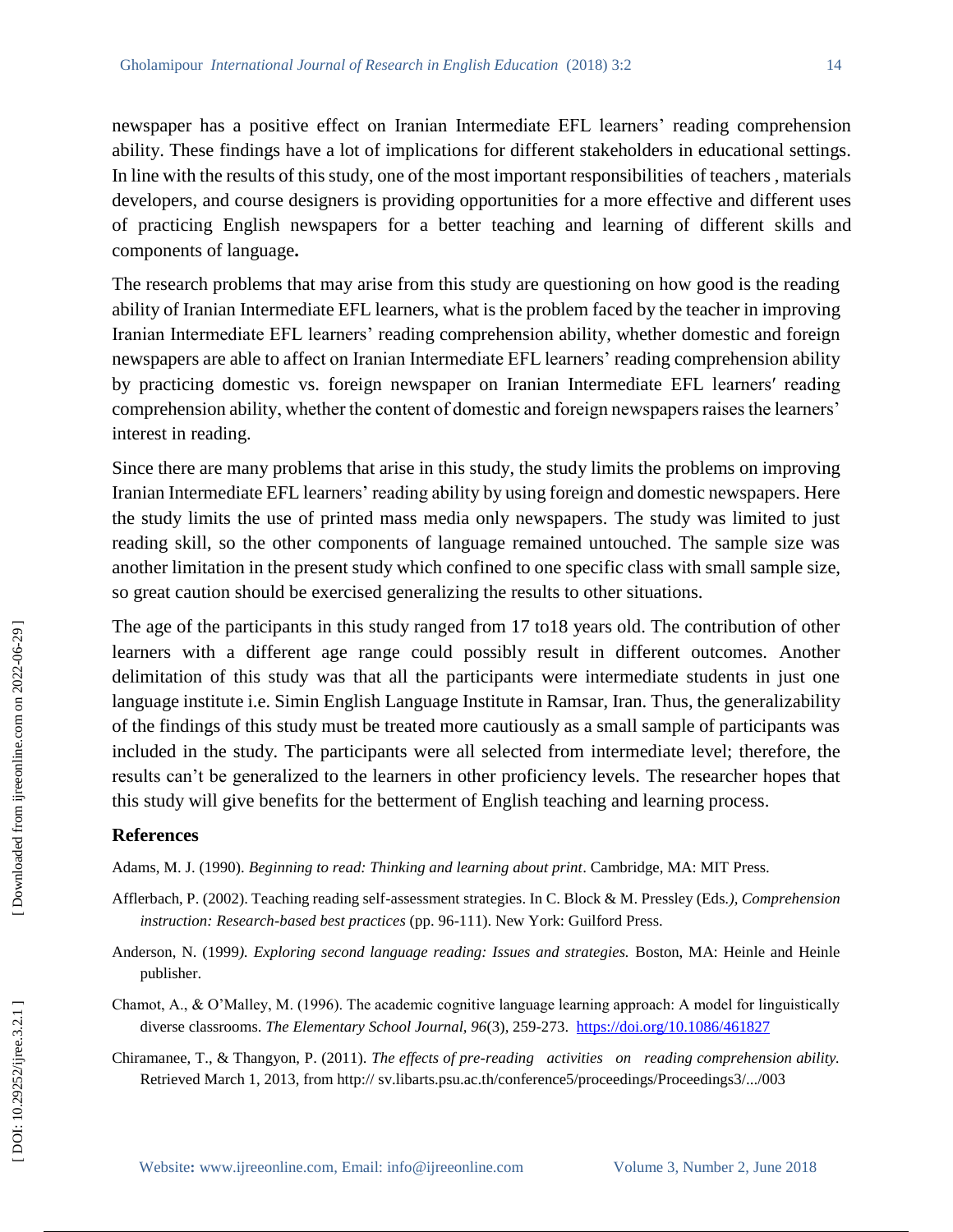- Clandfield, L., & Foord, D. (2006). *Teaching English overseas: Using newspapers in the classroom.* [http://www.transitionsabroad.com/publications/magazine/0601/teaching\\_english\\_oerseas\\_using\\_newspapers\\_cl](http://www.transitionsabroad.com/publications/magazine/0601/teaching_english_oe) [assroom.shtm](http://www.transitionsabroad.com/publications/magazine/0601/teaching_english_oe)
- Davies, F. (1995). *Introducing Reading.* England: Penguin Book.
- Dreyer, C., & Nel, C. (2003). Teaching reading strategies and reading comprehension within a technology-enhanced learning environment. *System, 31*(30), 349-365[. https://doi.org/10.1016/S0346](https://doi.org/10.1016/S0346-251X\(03\)00047-2)-251X(03)00047-2
- Emery, E. (1968). *Introduction to mass communication*. New York: Dodd, Mead and Company, Inc.
- Fairclough, N. (2001). Critical discourse analysis as method in social scientific research. In R. Wodak, & M. Meyer (Eds.), *Methods of critical discourse analysis* (pp. 121 -129). London: SAGE.
- Fenholt, J. (1985). *The newspaper: Your key to better living. Using the newspaper in adult education classes.* American Newspaper Publishers Association (ANPA) Foundation, Washington, DC.
- Garner, R. (1994). Metacognition and executive control. In R. Ruddell, M. Ruddell, & H. Singer (Eds.), *Theoretical models and processes of reading* (4th ed.; pp. 715 -732). Newark, DE: International Reading Association.
- Goodman, K. S. (1967). Reading a psycholinguistic. *Journal of the Real Specialist, 6*(4), 126 -135. <https://doi.org/10.1080/19388076709556976>
- Grabe, W. (1991). Current developments in second language reading research. *TESOL Quarterly, 25*(3), 375 -406. doi: 10.2307/3586977 <http://www.jstor.org/stable/3586977>
- Grabe, W. (1997). Discourse analysis and reading instruction. In T. Miller (Ed), *Functional approaches to written text: Classroom applications* (pp. 2 -15). Washington, DC: United States Information Agency. Retrieved from: eric.ed.gov/?id=ED417422.
- Hedge, T. (2003). *Teaching & learning in the language classroom*. UK: OUP.
- Hess, N. (1987). Newspapers in the English classroom: Stressing sociolinguistic communicative competence in an authentic framework. *English Teachers Journal, 35*, 70 -71.
- Howden, G. (1990). Workplace literacy. *Paper presented at the ANPA Foundation Literacy Conference.* [ED 323 364].
- Janzen, J., & Stoller, F. (1998). Integrating strategic reading in L2 instruction. *Reading in a Foreign Language, 12*(1), 251-269. <https://eric.ed.gov/?id=EJ583987>
- Jimenez, R. T., Garcia, G. E., & Pearson, D. P. (1996). The reading strategies of bilingual Latino students who are successful English readers: Opportunities and obstacles. *Reading Research Quarterly, 31*(1), 90 -112. <https://doi.org/10.1598/RRQ.31.1.5>
- Kintsch, W. (1998). *Comprehension: A paradigm for cognition*. New York: CPU.
- Kitao, K. (1995). *Teaching English through newspapers*. English Literary Society of Doshisha University.
- Mokhtari, K., & Reichard, C. (2002). Assessing students' metacognitive awareness of reading strategies*. Journal of*  Educational Psychology, 94(2), 249-259. [https://eric.ed.gov/?id=EJ64849](https://eric.ed.gov/?id=EJ648499)9
- Mokhtari, K., & Reichard, C. (2004). Investigating the strategic reading processes of first and second language readers in two different cultural contexts. *System, 32*(3), 379 -394.<https://doi.org/10.1016/j.system.2004.04.005>
- Monda, L. E., Vail, C. O., & Koorland, M. A. (1988). Newspapers and LD students. *Journal of Reading, 31*(7), 678 679.

DOI: 10.29252/ijree.3.2.1]